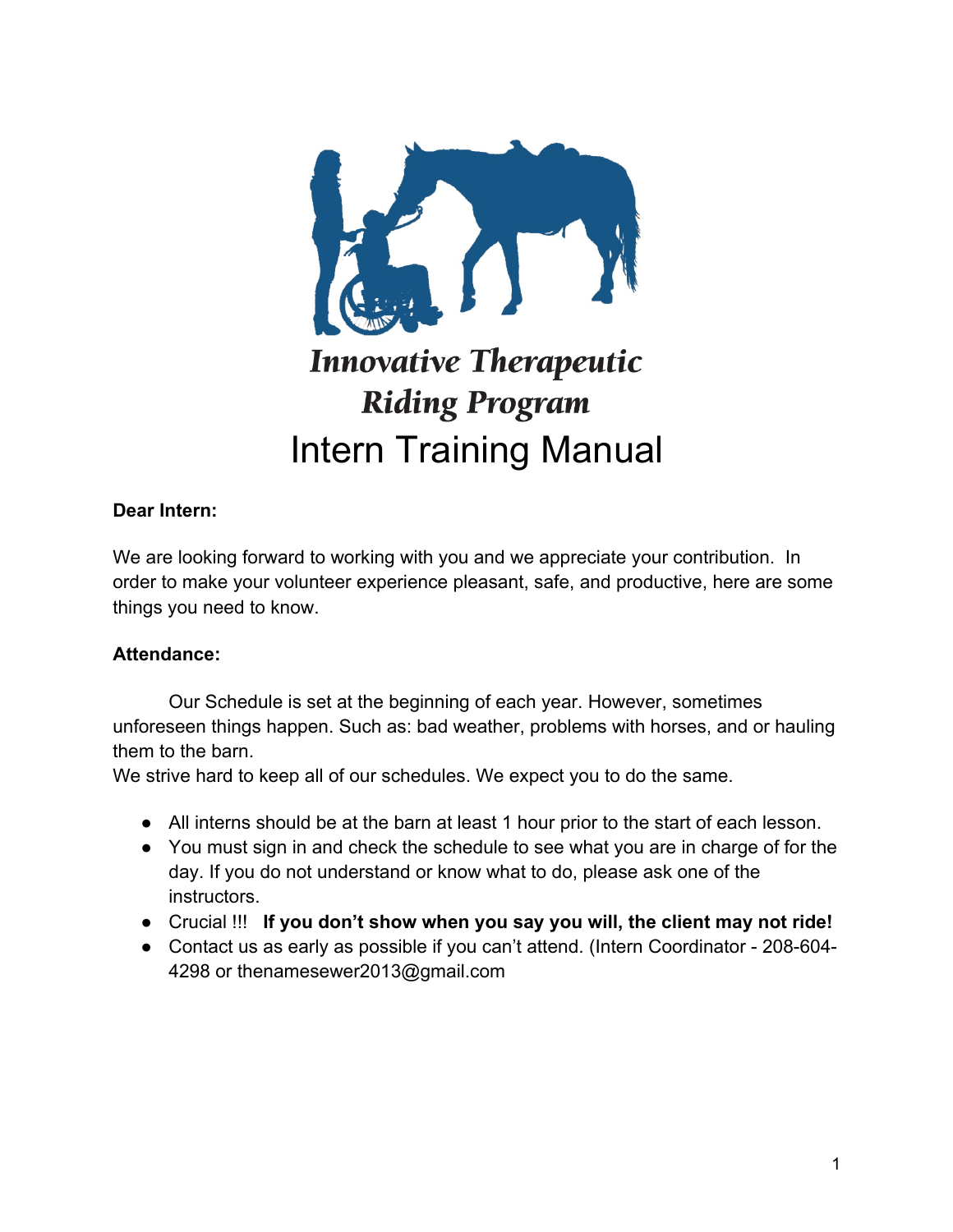#### **If you need a sub:**

If you are not able to come for your scheduled class, you will be in charge of finding a replacement and contacting the Intern coordinator. A list of volunteers and Interns will be provided to you. **If you miss more than two times, without contacting the intern coordinator or finding a replacement you will be dismissed from your internship.** If you need a sub after signing up, but more than 24 hours in advance, please contact the Volunteer Coordinator (Jenna Buhler at 208-59-7910).

#### **Emergency Cancellations:**

If you have a last-minute emergency (illness, family issue etc) and can't make your class time, call 208-539-7910 ASAP and leave a message.

#### **Arrival:**

Interns - 1 hour before class

● If you are going to be late please call the Intern Coordinator 208-604-4298

#### **Sign- in:**

- Please sign in and out (logging your time is important to the program when applying for grants and recognizing volunteer contributions)
- Please wear a name tag they will be provided
- Keep track of your miles driven to and from for your tax returns
- Interns need to work at least TBD hours to receive credit for their internship, (determined by their University Professor)

YOU are in charge of getting the hours you need for your internship. ITRP staff will help in any way possible. Please, take the initiative to stay on track and report to your intern Director.

#### **Cell Phones:**

We ask that you **turn off** your cell phone during classes. Please have cell phone conversations outside to limit distractions in the arena.

#### **Attire:**

- Shoes **Comfortable, closed toed and supportive** (boots, tennis shoes etc)
- No noisy bracelets, dangling earrings, or other objects that may distract the clients
- No no low-cut tops or short-shorts,
- No excessively baggy clothes they can get caught on things
- No holes in jeans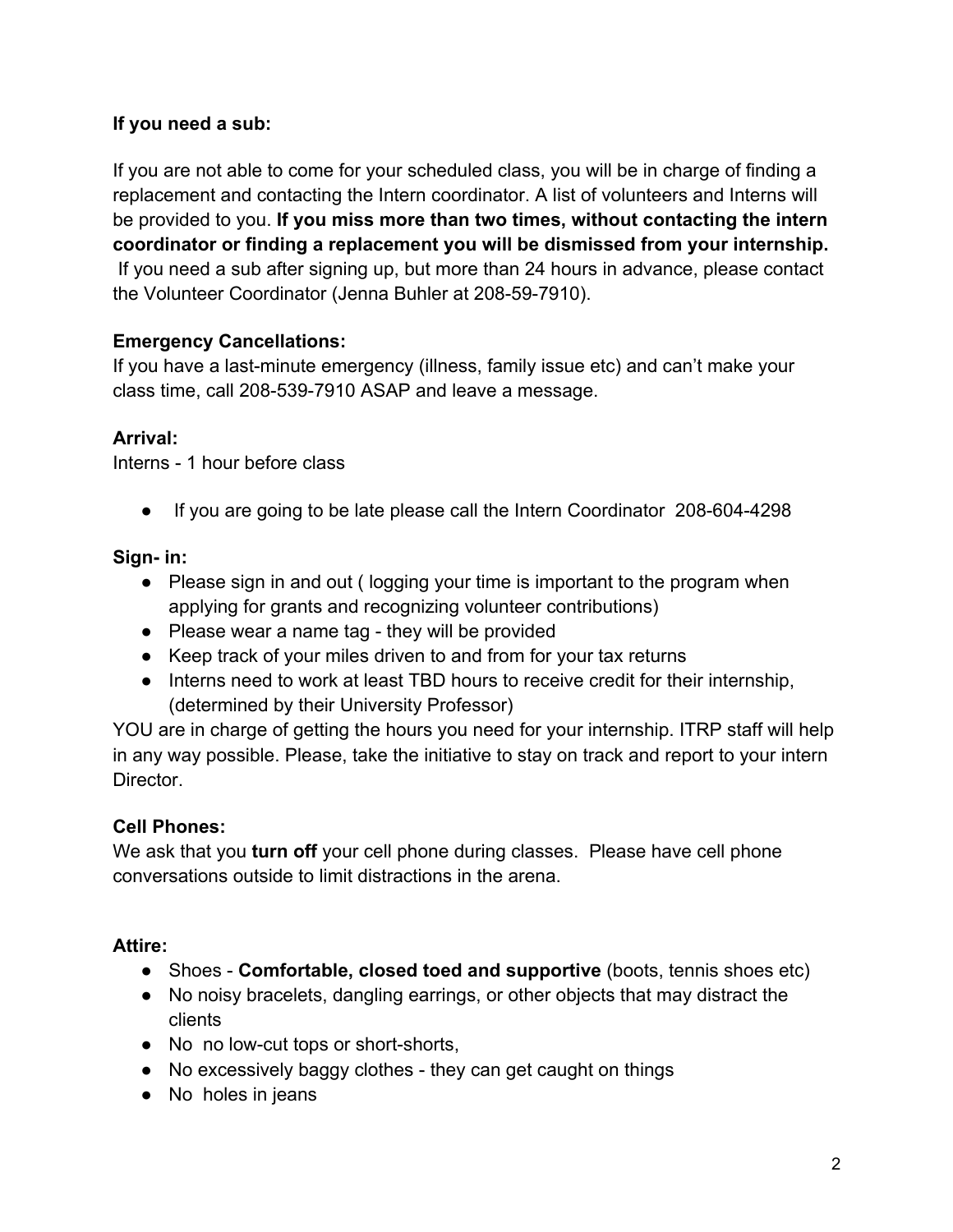- Long Hair **Must be tied back**
- Sunscreen, bug repellant, sun glasses, hat or visor if outdoors
- If it's cold outside, it's cold in the arena, if it's hot outside it's hot in the arenadress accordingly - layers are good!

### **SAFETY GUIDELINES**

#### **Children:**

Not allowed while interning - you must have full attention on your client **Pets:** 

Not allowed at the center

#### **First Aid:**

- Human first-aid kits are located in the office
- Equine first-aid kits are located in the tack trailer
- Instructors are certified in First Aid and CPR and will administer if needed
- In case of emergency, use the instructors phone to call 911

#### **Gates:**

All gates MUST be kept closed and latched during classes or any time a horse is in the arena. If you see an open gate, PLEASE close and latch it.

#### **Smoking and Alcohol:**

Is prohibited during all Innovative Therapeutic Riding Program hours.

#### **Spectators/Visitors:**

Family members and friends are encouraged to visit and observe quietly. Guests are required to remain in designated areas and should always enter and exit through designated areas.

#### **All activities shall be conducted so as to afford maximum safety to people and horses**

- All children must be under adult supervision at all times
- No one is allowed in pastures, paddocks or stalls with loose horses except qualified horse personnel.
- All people must wear helmets at all times while mounted.
- Only instructors and students are allowed on the mounting ramp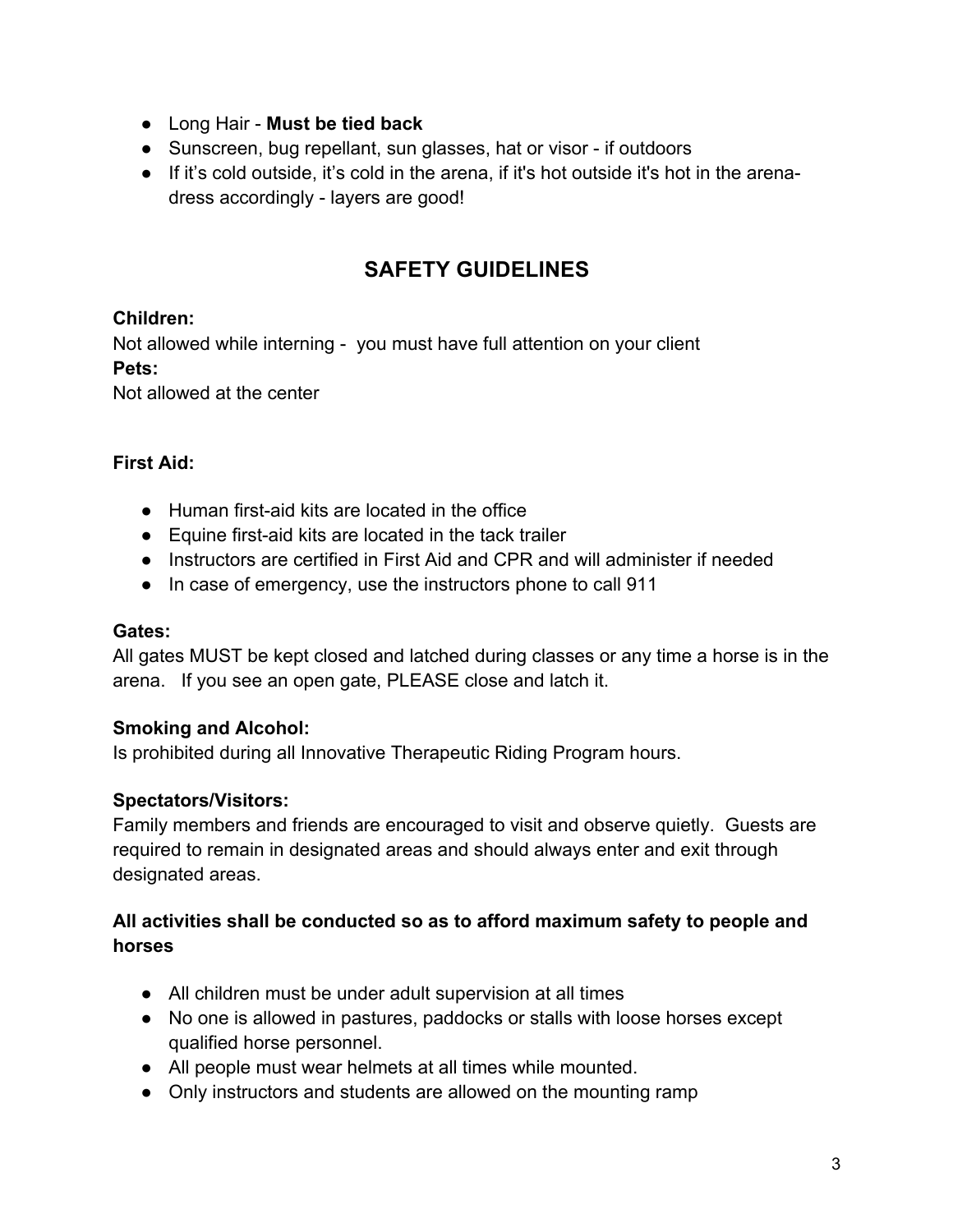#### THANK YOU FOR OBSERVING ALL OF THE ABOVE GUIDELINES!!

#### **THE TEAM**

**Definition:** The team consists of the client, horse, instructor, therapist (if present), sidewalker(s) and horse leader.

**Goal:** To help each client ride as independently as possible to the best of their ability. The team is a whole, with no one part being more important than the other.

The team's focus is on the client's goals. It is vital that each member of the team take ownership of it and be an active member.

**Consistency:** is the most important. The client will count on you. You will get to know the client and will be able to spot any changes from week to week, whether in ability or attitude.

**Communication:** is vital between team members. Information concerning moods of horse and rider, timing, direction, progress, problems etc., is vital for the whole team to know.

#### **DUTIES:**

- Instructor Director of the team. Develops curriculum and directs the lesson and is ultimately responsible for the class.
- Horse Leader Responsible for the horse. The leader is there as a safety net. It is important to let the client make mistakes (**within the limits of safety).**
- Sidewalkers Responsible for the student. Safety is the primary concern, followed by riding properly. Sidewalkers should be aware of where all the riders body parts are, i.e., foot in stirrup, hands holding reins, trunk straight.

#### **Sidewalker requirements:**

- Sidewalkers must be able to walk beside a horse, assisting the rider as needed for the duration of the class
- Sidewalkers may occasionally be asked to trot with the horse and rider
- Sidewalkers must be capable of performing an emergency dismount if needed.

Sidewalkers can also help the instructor in many other ways; keeping the riders attention on the lesson, assisting in right/left directions, and understanding the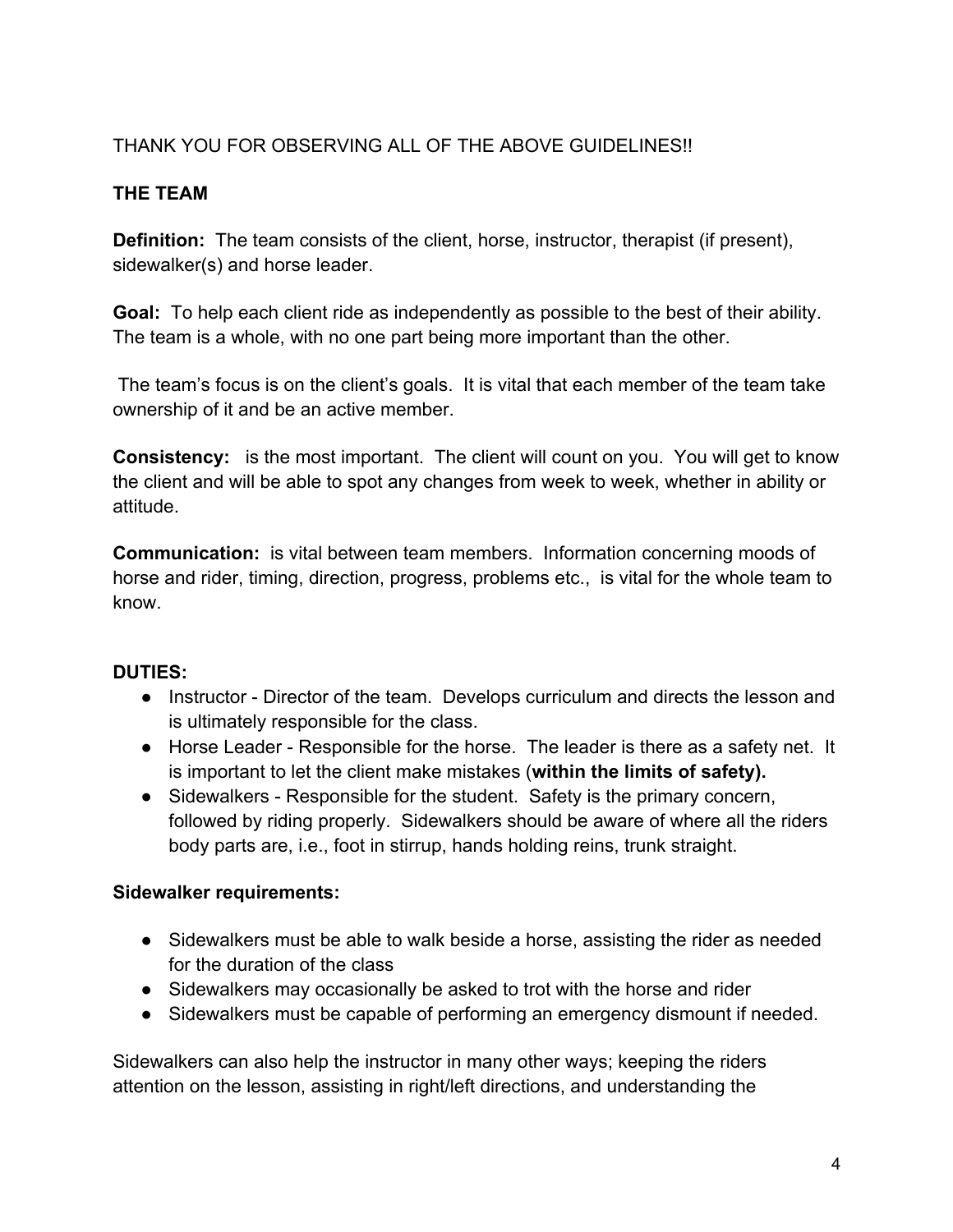instructor's directions.

Since the sidewalker is always very close to the rider, they may want to talk to you. Do not ignore direct questions, but **emphasize paying attention to the instructor**. You may help by reinforcing directions.

When "reminding" riders, use positive words. Use Do phrases not don't phrases

**DO Phrases:** Sit up tall, Eyes up, Listen to what (instructor's name) is saying, Hold your hands up

**DON'T Phrases:** Don't slouch, Stop looking down, be quiet, you are talking too much. Don't rest your hands on the saddle.

#### **When students arrive:**

- Greet rider and family
- Assist student with helmet
- $\bullet$  Find out how the rider is that day: ask rider/parents if it was a good/bad day, anything the instructor should know. Report any significant findings to the instructor (privately)
- Assist with grooming the horse

#### **During class:**

- Safety is number one, riding position is secondary
- Allow the rider time to process the information and act; don't expect an immediate response
- Be aware of body part positions; feet in stirrups, hands holding reins, trunk straight
- May need to interpret instructor's commands
- Focus on the rider at all times
- Keep **chatter to a minimum**: rider can only listen to one person at a time

#### **After class:**

- Stay with the rider until you exit the arena
- Assist rider with helmet helmet must stay on the rider until student is out of the arena
- Help the instructor clean up the barn and arena

If a rider's behavior is in any way harming any person or horse, **immediately** call the instructor's attention to the situation.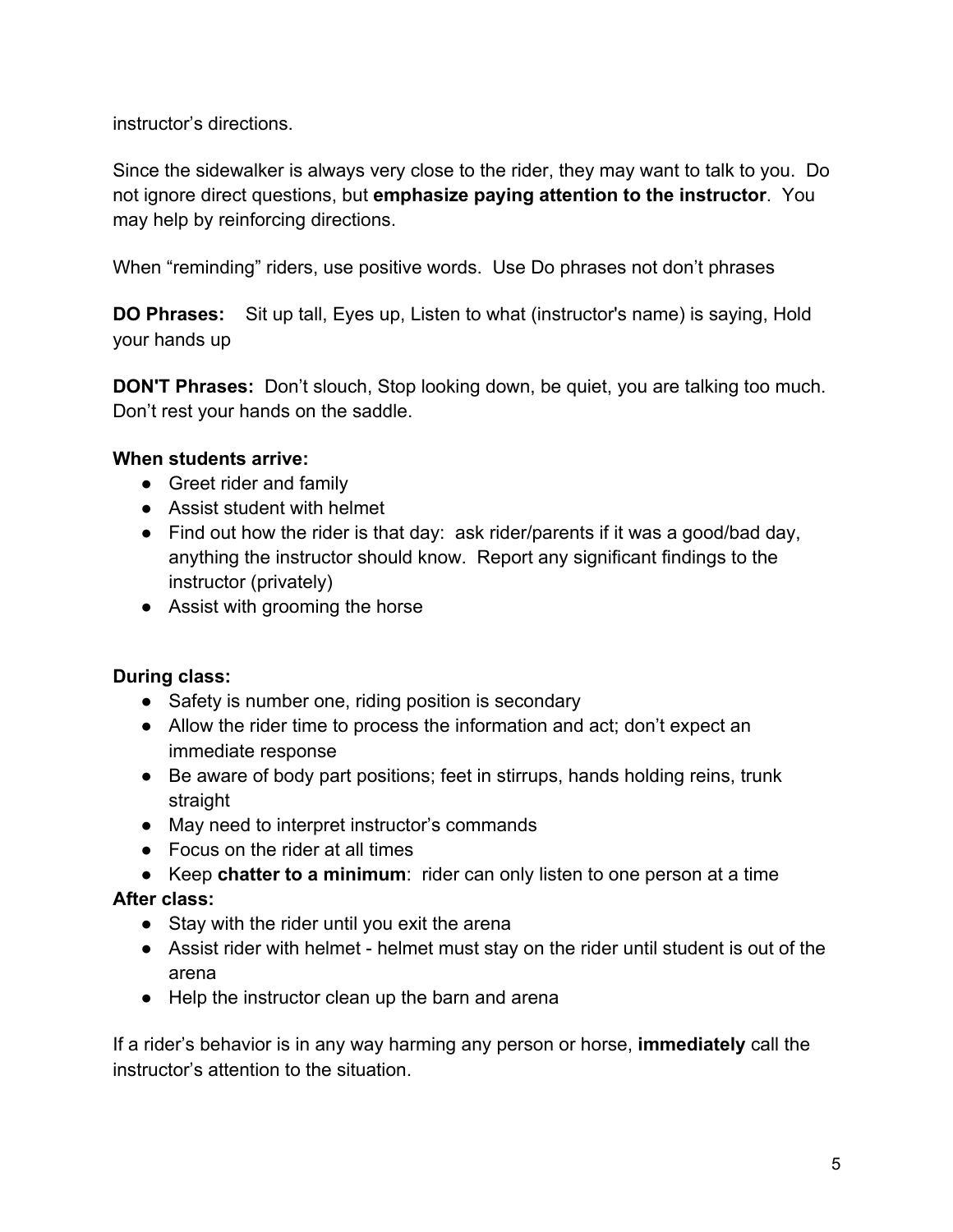#### **PHYSICAL SUPPORT DURING CLASS**

#### **Mounting:**

When using a ramp the sidewalker will stand on the right side of the horse as the rider mounts the horse as a safety precaution. The sidewalker will hold onto the rider as the horse leader moves the horse away from the ramp and stops, allowing the rider to put their feet into the stirrups.

#### **During Class-Holds:**

- Instructors determine the appropriate hold for each rider
- Always ask if you have a question about what hold to use
- Once a hold is applied, the sidewalker should not let go of the hold without checking with the instructor. The rider needs you for physical support to stay on the horse.

**Thigh Hold:** Arm nearest to the rider goes across the thigh with hand gripped on saddle or saddle pad. (this arm should be level and apply even light pressure) This stabilizes the rider's side-to-side movement.

**Ankle Hold:** Hand closest to the rider holds ankle of the rider. This stabilizes the rider's forward-backward movement.

**Dismounting:** Most dismounts will be done in the arena.

- Riders are lined up for dismount in center of the arena
- Riders are instructed to put reins on the horses neck, take their feet out of the stirrups, wiggle their toes, and thank their team
- Sidewalkers **NEED TO PAY SPECIAL ATTENTION** because some riders may attempt to dismount by themselves
- Instructors dismount each rider individually
- Sidewalkers accompany riders out of the arena and help with removing their helmet (if needed)
- Riders must keep helmets on until out of the arena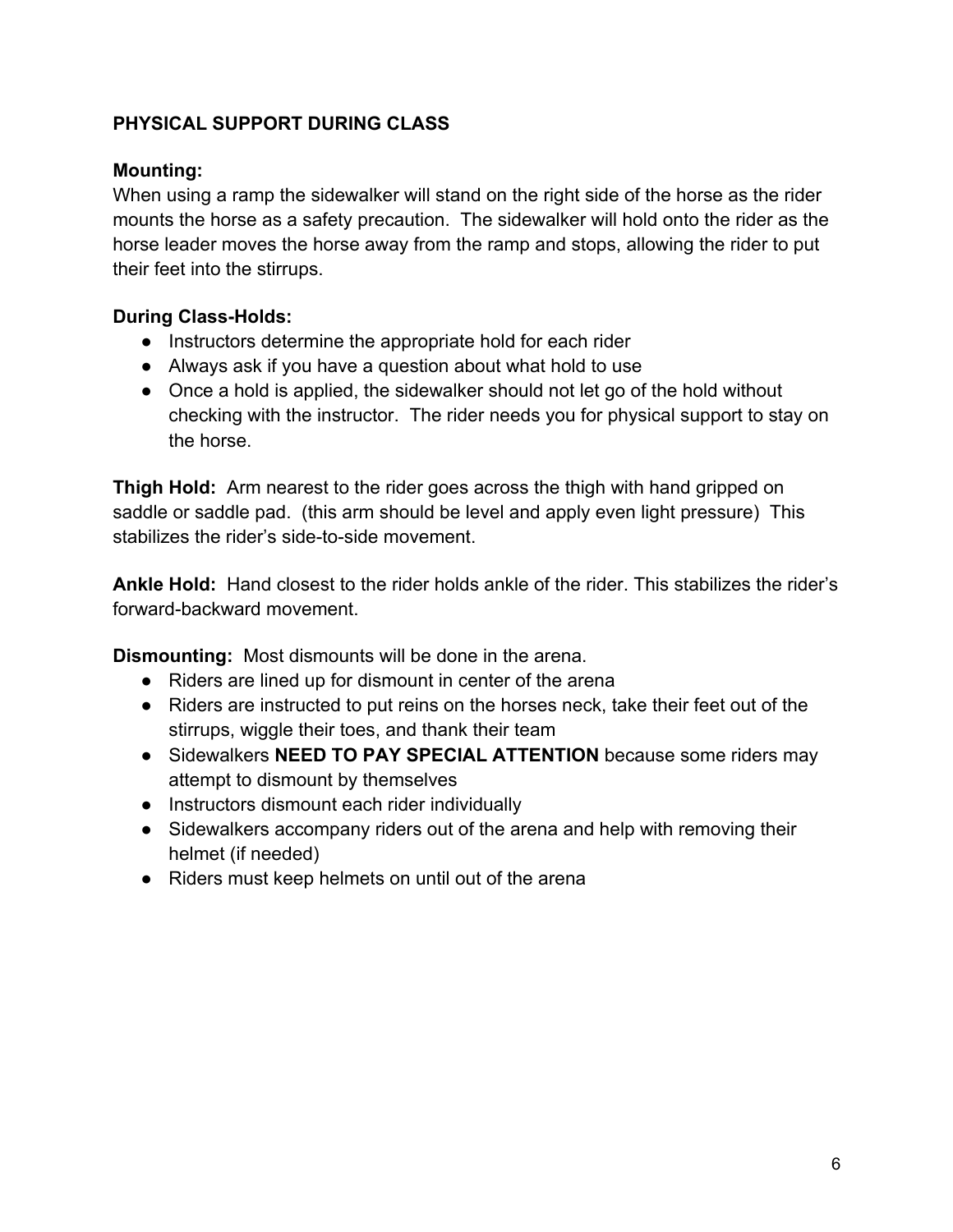#### **Types of Dismount:**

**Croup:** (leg over the horse's back)

- Rider leans forward
- Rider swings right leg over the horse's back
- Rider slides to ground
- Sidewalker assists rider in bringing leg over the back of the horse if needed.

**Crest:** (leg over horse's neck)

- Rider brings right leg over crest (horse's neck)
- Sidewalker on right side assists with leg and supporting the rider's back
- Rider is facing instructor and either turns so stomach is against horse and slides to the ground or continues facing instructor, places hands on instructors shoulders and slides to the ground

**Emergency Dismount:** (used when rider needs to dismount quickly or, if possible, to prevent a fall)

- Sidewalker determines that the rider is falling or needs to come off quickly
- Sidewalker wraps arms around the rider's trunk (do not pull on arms)
- Sidewalker sets into position to receive the weight of the rider (one foot forward, slightly bent; one leg back with foot at an angle for support)
- Sidewalker stands still- as the horse continues to moving, the rider slides off the horse into the sidewalkers arms
- Horse leader turns riderless horse to face rider and sidewalker and stops
- Instructor will assist at this point
- All teams remain stopped until instructor gives the okay
- **Safety concerning the horses;**
- Always approach a horse at the shoulder, talking to him
- When changing sides, always go around the front of the horse, if possible
- Do not walk under a horse's neck or lead rope
- When you pet a horse, pet his neck and shoulder.
- Do not pet or lean on the horse during class

#### **SAFETY IS THE FIRST PRIORITY!!!!**